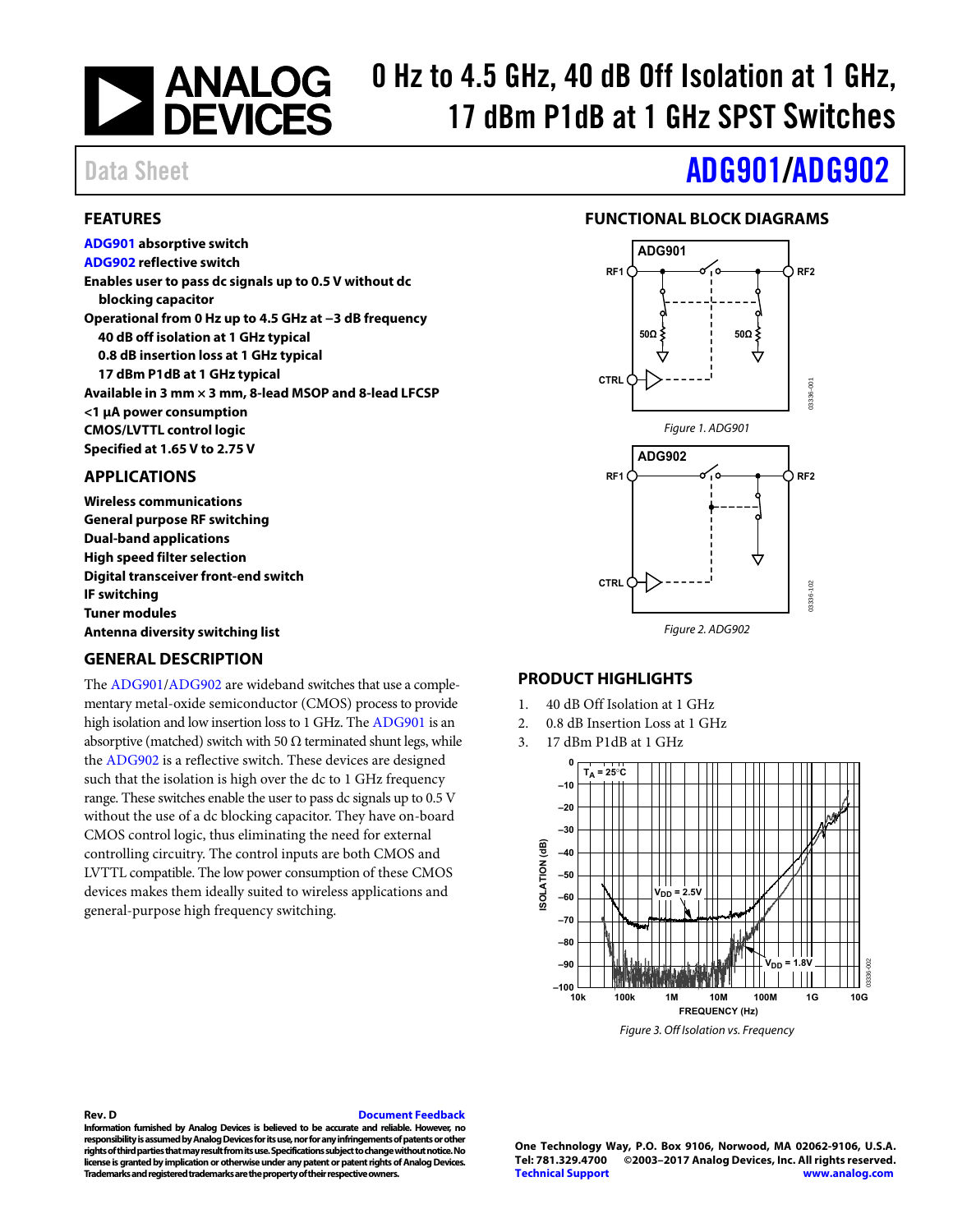# TABLE OF CONTENTS

### <span id="page-1-0"></span>**REVISION HISTORY**

| 11/2017-Rev. C to Rev. D                                   |  |
|------------------------------------------------------------|--|
|                                                            |  |
|                                                            |  |
| Changes to Features Section, Figure 1, General Description |  |
|                                                            |  |
| Deleted Endnote 4, Table 1; Renumbered Sequentially  3     |  |
|                                                            |  |
|                                                            |  |
|                                                            |  |
|                                                            |  |
|                                                            |  |

#### **5/2016—Rev. B to Rev. C**

#### **10/2005—Rev. A to Rev. B**

#### **10/2004—Rev. 0 to Rev. A**

#### **8/2003—Revision 0: Initial Version**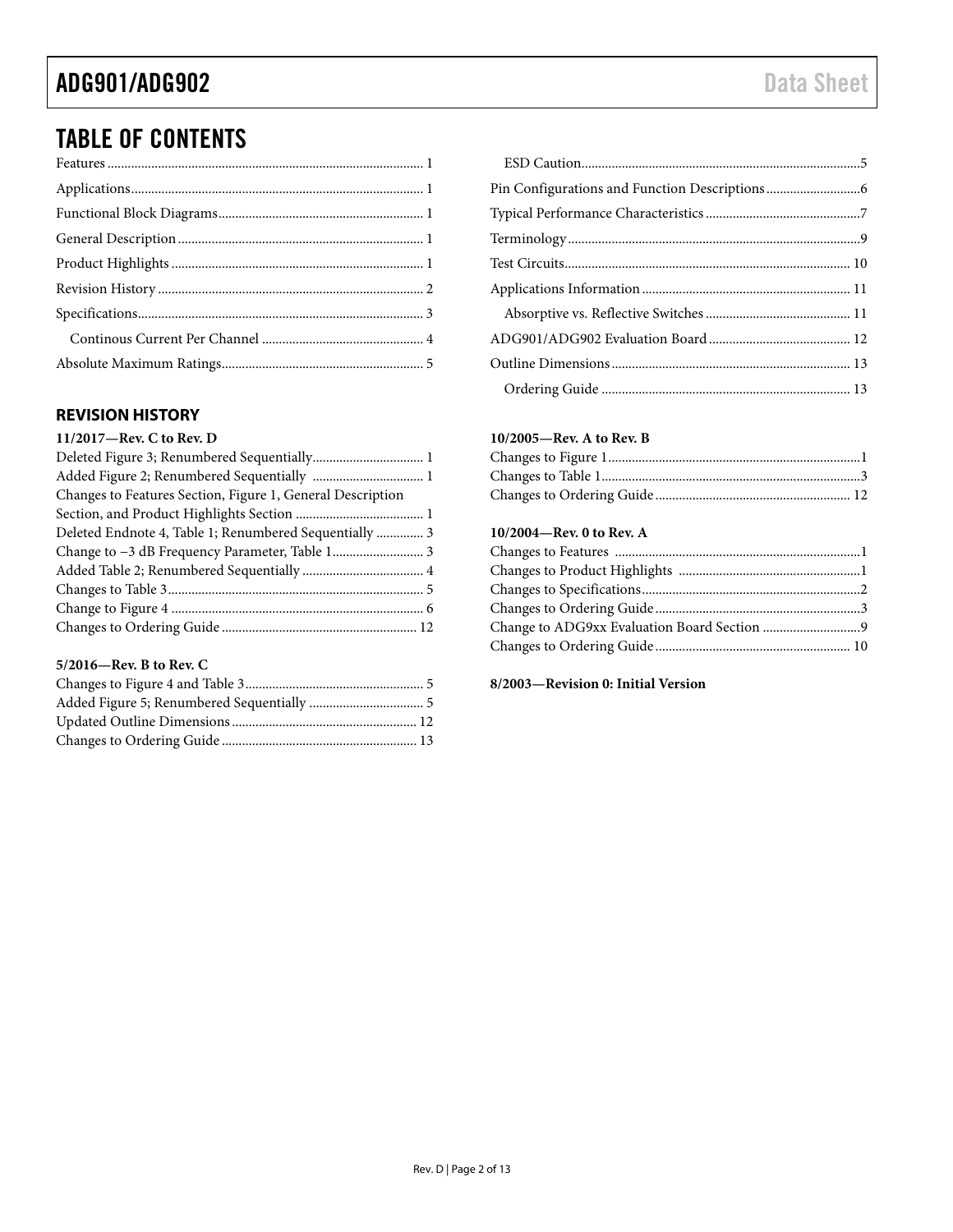### <span id="page-2-0"></span>SPECIFICATIONS

 $V_{\text{DD}}$  = 1.65 V to 2.75 V, GND = 0 V, input power = 0 dBm, all specifications T<sub>MIN</sub> to T<sub>MAX</sub>, unless otherwise specified.<sup>1</sup>

#### **Table 1.**

|                                       |                               |                                                  |                     | <b>B</b> Version  |                       |             |
|---------------------------------------|-------------------------------|--------------------------------------------------|---------------------|-------------------|-----------------------|-------------|
| <b>Parameter</b>                      | Symbol                        | <b>Test Conditions/Comments</b>                  | Min                 | Type <sup>2</sup> | <b>Max</b>            | <b>Unit</b> |
| AC ELECTRICAL CHARACTERISTICS         |                               |                                                  |                     |                   |                       |             |
| Operating Frequency <sup>3</sup>      |                               |                                                  | DC                  |                   | 2.5                   | GHz         |
| -3 dB Frequency                       |                               |                                                  |                     | 4.5               |                       | GHz         |
| <b>Input Power</b>                    |                               | 0 V dc bias                                      |                     |                   | $\overline{7}$        | dBm         |
|                                       |                               | 0.5 V dc bias                                    |                     |                   | 16                    | dBm         |
| <b>Insertion Loss</b>                 | $S_{21}$ , $S_{12}$           | DC to 100 MHz; $V_{DD} = 2.5 V \pm 10\%$         |                     | 0.4               | 0.7                   | dB          |
|                                       |                               | 500 MHz; $V_{DD} = 2.5 V \pm 10\%$               |                     | 0.5               | 0.8                   | dB          |
|                                       |                               | 1000 MHz; $V_{DD} = 2.5 V \pm 10\%$              |                     | 0.8               | 1.25                  | dB          |
| Isolation-RF1 to RF2                  | $S_{21}$ , $S_{12}$           | <b>100 MHz</b>                                   | 60                  | 61                |                       | dB          |
| CP Package                            |                               | 500 MHz                                          | 43                  | 45                |                       | dB          |
|                                       |                               | 1000 MHz                                         | 34                  | 40                |                       | dB          |
| Isolation-RF1 to RF2                  | $S_{21}$ , $S_{12}$           | 100 MHz                                          | 51                  | 60                |                       | dB          |
| RM Package                            |                               | 500 MHz                                          | 37.5                | 47                |                       | dB          |
|                                       |                               | 1000 MHz                                         | 31                  | 37                |                       | dB          |
| Return Loss (On Channel)              | $S_{11}$ , $S_{22}$           | DC to 100 MHz                                    | 20                  | 28                |                       | dB          |
|                                       |                               | 500 MHz                                          | 23                  | 29                |                       | dB          |
|                                       |                               | 1000 MHz                                         | 25                  | 28                |                       | dB          |
| Return Loss (Off Channel)             | $S_{11}$ , $S_{22}$           | DC to 100 MHz                                    | 18                  | 23                |                       | dB          |
|                                       |                               | 500 MHz                                          | 17                  | 21                |                       | dB          |
|                                       |                               | 1000 MHz                                         | 15                  | 19                |                       | dB          |
| On Switching Time                     | ton                           | 50% CTRL to 90% RF                               |                     | 3.6               | 6                     | ns          |
| Off Switching Time                    | toff                          | 50% CTRL to 10% RF                               |                     | 5.8               | 9.5                   | ns          |
| <b>Rise Time</b>                      | trise                         | 10% to 90% RF                                    |                     | 3.1               | 5.5                   | ns          |
| <b>Fall Time</b>                      | t <sub>FALL</sub>             | 90% to 10% RF                                    |                     | 6.0               | 8.5                   | ns          |
| 1 dB Compression                      | P <sub>1</sub> d <sub>B</sub> | 1000 MHz                                         |                     | 17                |                       | dBm         |
| Third-Order Intermodulation Intercept | IP <sub>3</sub>               | 900 MHz/901 MHz, 4 dBm                           | 28.5                | 36                |                       | dBm         |
| Video Feedthrough <sup>4</sup>        |                               |                                                  |                     | 2.5               |                       | mV p-p      |
| DC ELECTRICAL CHARACTERISTICS         |                               |                                                  |                     |                   |                       |             |
| Input High Voltage                    | <b>VINH</b>                   | $V_{DD}$ = 2.25 V to 2.75 V                      | 1.7                 |                   |                       | V           |
|                                       | <b>VINH</b>                   | $V_{DD} = 1.65 V$ to 1.95 V                      | 0.65V <sub>DD</sub> |                   |                       | V           |
| Input Low Voltage                     | $V_{\sf INL}$                 | $V_{DD}$ = 2.25 V to 2.75 V                      |                     |                   | 0.7                   | V           |
|                                       | $V_{\text{INL}}$              | $V_{DD} = 1.65 V$ to 1.95 V                      |                     |                   | 0.35                  | V           |
|                                       |                               |                                                  |                     |                   | <b>V<sub>DD</sub></b> |             |
| Input Leakage Current                 | h,                            | $0 \leq V_{IN} \leq 2.75 V$                      |                     | ±0.1              | ±1                    | μA          |
| CAPACITANCE                           |                               |                                                  |                     |                   |                       |             |
| RF1/RF2, RF Port On Capacitance       | C <sub>RF</sub> on            | $f = 1$ MHz                                      |                     | 1.2               |                       | рF          |
| <b>CTRL Input Capacitance</b>         | CCTRL                         | $f = 1$ MHz                                      |                     | 2.1               |                       | pF          |
| POWER REQUIREMENTS                    |                               |                                                  |                     |                   |                       |             |
| <b>V</b> <sub>DD</sub>                |                               |                                                  | 1.65                |                   | 2.75                  | V           |
| Quiescent Power Supply Current        | $I_{DD}$                      | Digital inputs = $0 \text{ V or } V_{\text{DD}}$ |                     | 0.1               | 1                     | μA          |

<sup>1</sup> Temperature range for B version: −40°C to +85°C.

<sup>2</sup> Typical values are at  $V_{DD}$  = 2.5 V and 25°C, unless otherwise specified.

<sup>3</sup> Point at which insertion loss degrades by 1 dB.

<sup>4</sup> The dc transience at the output of any port of the switch when the control voltage is switched from high to low or low to high in a 50 Ω test setup, measured with 1 ns rise time pulses and 500 MHz bandwidth.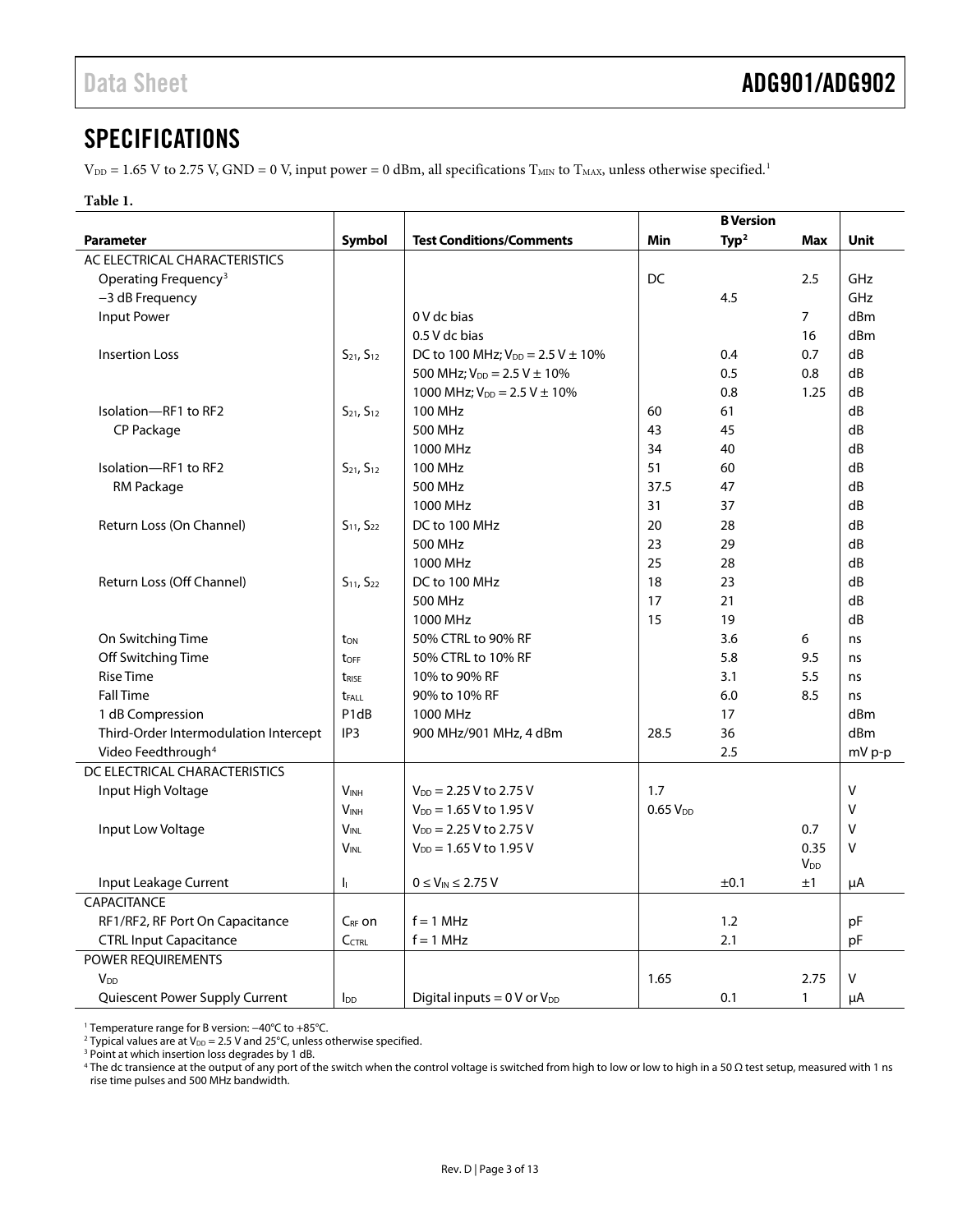# ADG901/ADG902 Data Sheet

### <span id="page-3-0"></span>**CONTINOUS CURRENT PER CHANNEL**

### <span id="page-3-1"></span>**Table 2.**

| <b>Parameter</b>                      | $25^{\circ}$ C | 85°C | 105°C | $125^{\circ}$ C | Unit       | <b>Test Conditions/Comments</b>          |
|---------------------------------------|----------------|------|-------|-----------------|------------|------------------------------------------|
| <b>CONTINUOUS CURRENT PER CHANNEL</b> |                |      |       |                 |            |                                          |
| 8-Lead LFCSP                          |                |      |       |                 |            | $\theta_{IA}$ = 48°C/W, dc bias = 0.5 V  |
| $V_{DD} = 2.75 V$ , $V_{SS} = 0 V$    | 70             |      | 3.85  | 2.8             | mA maximum |                                          |
| $V_{DD} = 1.65 V, V_{SS} = 0 V$       | 56             |      | 3.85  | 2.1             | mA maximum |                                          |
| 8-lead MSOP                           |                |      |       |                 |            | $\theta_{IA}$ = 206°C/W, dc bias = 0.5 V |
| $V_{DD} = 2.75 V, V_{SS} = 0 V$       | 51.1           |      | 3.85  | 2.8             | mA maximum |                                          |
| $V_{DD} = 1.65 V$ , $V_{ss} = 0 V$    | 39.9           |      | 3.85  | 2.1             | mA maximum |                                          |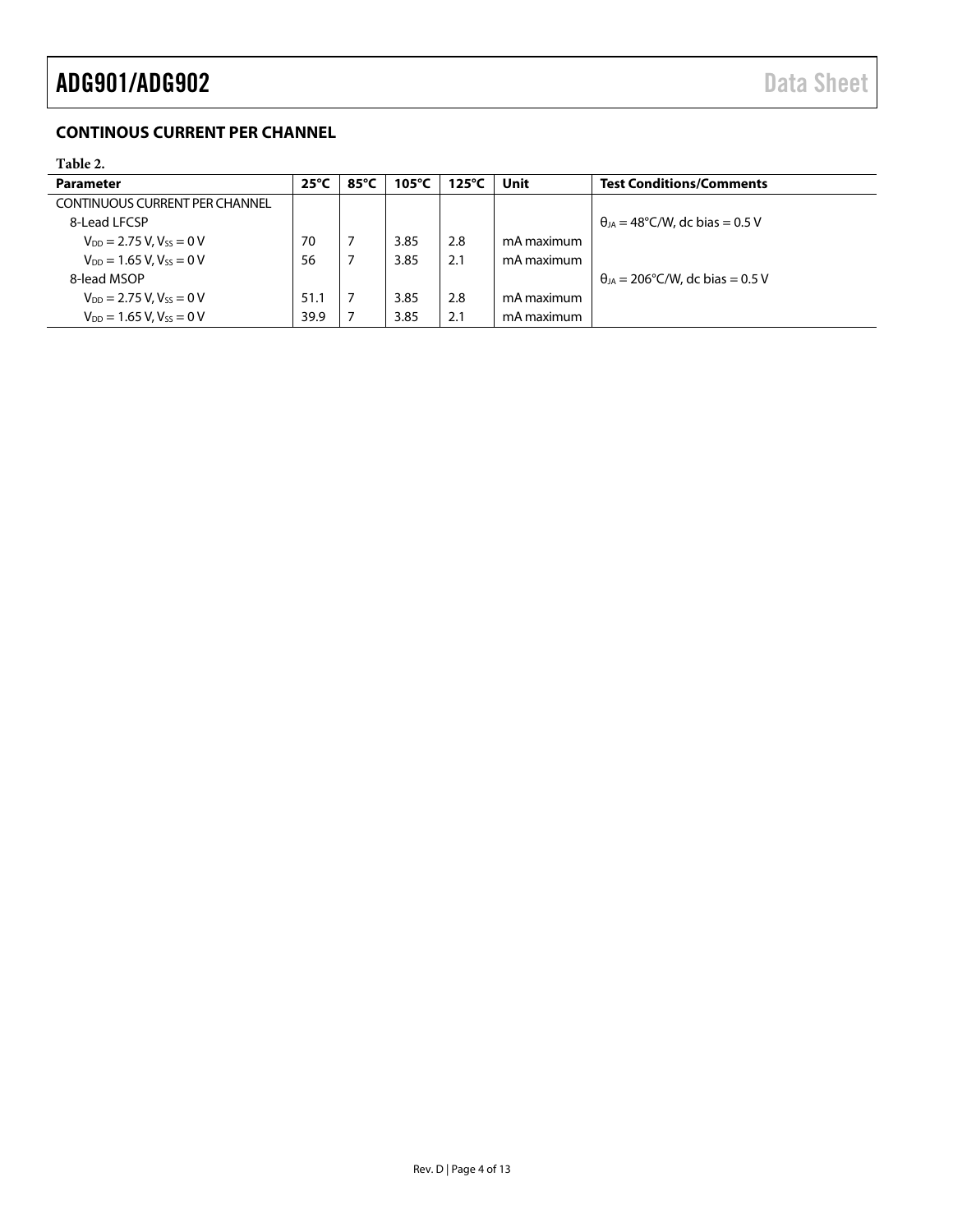## <span id="page-4-0"></span>ABSOLUTE MAXIMUM RATINGS

 $T_A = 25$ °C, unless otherwise specified.

#### **Table 3.**

| <b>Parameter</b>                      | Rating                                           |
|---------------------------------------|--------------------------------------------------|
| V <sub>DD</sub> to GND                | $-0.5$ V to $+4$ V                               |
| Inputs to GND                         | $-0.5$ V to V <sub>DD</sub> + 0.3 V <sup>1</sup> |
| Continuous Current                    | Data <sup>2</sup> + 15%                          |
| Input Power <sup>3</sup>              | 18 dBm                                           |
| Operating Temperature Range           |                                                  |
| Industrial (B Version)                | $-40^{\circ}$ C to $+85^{\circ}$ C               |
| Storage Temperature Range             | $-65^{\circ}$ C to $+150^{\circ}$ C              |
| Junction Temperature                  | $150^{\circ}$ C                                  |
| $\theta_{JA}$ Thermal Impedance       |                                                  |
| MSOP Package                          | 206°C/W                                          |
| LFCSP Package                         |                                                  |
| 2-Layer Board                         | $84^{\circ}$ C/W                                 |
| 4-Layer Board                         | $48^{\circ}$ C/W                                 |
| Lead Temperature, Soldering (10 sec)  | $300^{\circ}$ C                                  |
| IR Reflow, Peak Temperature (<20 sec) | $235^{\circ}$ C                                  |
| ESD                                   | 1 kV                                             |

<sup>1</sup> RF1/RF2 off port inputs to ground: −0.5 V to V<sub>DD</sub> − 0.5 V.

<sup>2</sup> Se[e Table 2.](#page-3-1)

<sup>3</sup> Input power is tested with switch in both open and close position. Power is applied on RFx, while RFC is terminated to a 50  $\Omega$  resistor to GND.

Stresses at or above those listed under Absolute Maximum Ratings may cause permanent damage to the product. This is a stress rating only; functional operation of the product at these or any other conditions above those indicated in the operational section of this specification is not implied. Operation beyond the maximum operating conditions for extended periods may affect product reliability.

### <span id="page-4-1"></span>**ESD CAUTION**



ESD (electrostatic discharge) sensitive device. Charged devices and circuit boards can discharge without detection. Although this product features patented or proprietary protection circuitry, damage may occur on devices subjected to high energy ESD. Therefore, proper ESD precautions should be taken to avoid performance degradation or loss of functionality.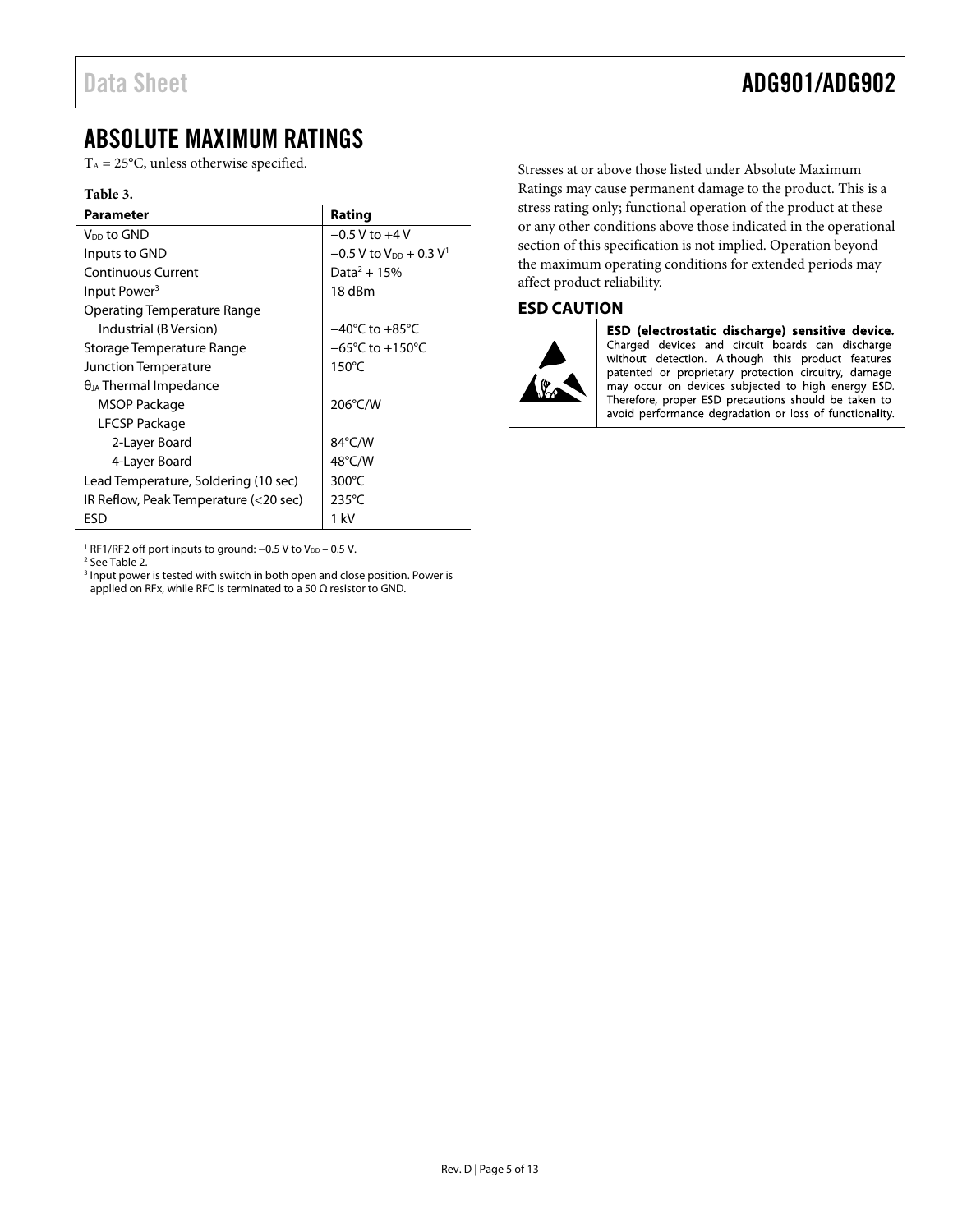# <span id="page-5-0"></span>PIN CONFIGURATIONS AND FUNCTION DESCRIPTIONS

|                 |                | <b>ADG901</b>                                                                                             |   |                 |          |
|-----------------|----------------|-----------------------------------------------------------------------------------------------------------|---|-----------------|----------|
| V <sub>DD</sub> |                |                                                                                                           | 8 | RF <sub>2</sub> |          |
| <b>CTRL</b>     | $\overline{2}$ | <b>TOP VIEW</b>                                                                                           |   | GND             |          |
| <b>GND</b>      | 3              | (Not to Scale)                                                                                            | 6 | <b>GND</b>      |          |
| RF <sub>1</sub> |                |                                                                                                           | 5 | <b>GND</b>      |          |
| <b>NOTES</b>    |                | <b>1. THE LFCSP PACKAGE HAS AN EXPOSED</b><br>PAD. THE EXPOSED PAD MUST BE TIED<br>TO THE SUBSTRATE. GND. |   |                 | 00-98336 |
|                 |                | Figure 4. 8-Lead LFCSP Pin Configuration                                                                  |   |                 |          |

| V <sub>DD</sub>  <br>RF <sub>2</sub><br>ADG901/<br>CTRL<br><b>ADG902</b><br><b>GND</b><br><b>TOP VIEW</b><br>(Not to Scale)<br>RF <sub>1</sub> | <b>GND</b><br><b>GND</b><br>$6 - 103$<br><b>GND</b> |
|------------------------------------------------------------------------------------------------------------------------------------------------|-----------------------------------------------------|
|------------------------------------------------------------------------------------------------------------------------------------------------|-----------------------------------------------------|

Figure 5. 8-Lead MSOP Pin Configuration

#### **Table 4. Pin Function Descriptions**

| Pin No.    | Mnemonic              | <b>Description</b>                                                                                     |
|------------|-----------------------|--------------------------------------------------------------------------------------------------------|
|            | <b>V<sub>DD</sub></b> | Power Supply Input. These devices can be operated from 1.65 V to 2.75 V; decouple $V_{DD}$ to GND.     |
|            | <b>CTRL</b>           | CMOS or LVTTL Logic Level. CTRL input must not exceed V <sub>DD</sub> .                                |
|            |                       | Logic 0: RF1 isolated from RF2.                                                                        |
|            |                       | Logic 1: RF1 to RF2.                                                                                   |
| 3, 5, 6, 7 | <b>GND</b>            | Ground Reference Point for All Circuitry on the Device.                                                |
|            | RF1                   | RF1 Port.                                                                                              |
| 8          | RF <sub>2</sub>       | RF <sub>2</sub> Port.                                                                                  |
|            | EPAD                  | Exposed Pad. The LFCSP package has an exposed pad. The exposed pad must be tied to the substrate, GND. |

#### **Table 5. Truth Table**

| -------------------- |                       |  |  |
|----------------------|-----------------------|--|--|
| <b>CTRL</b>          | Signal Path           |  |  |
|                      | RF1 isolated from RF2 |  |  |
|                      | RF1 to RF2            |  |  |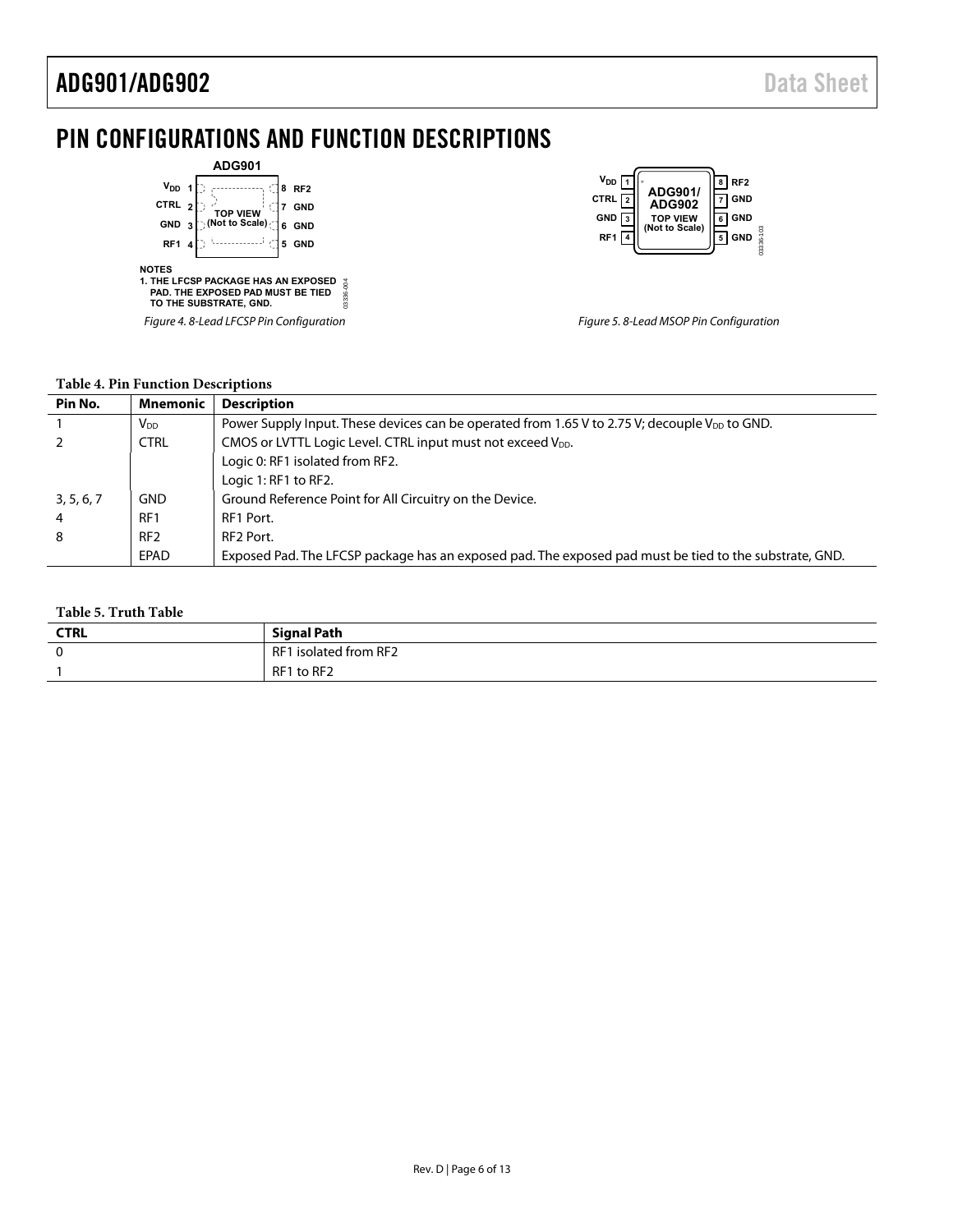# Data Sheet **ADG901/ADG902**

# <span id="page-6-0"></span>TYPICAL PERFORMANCE CHARACTERISTICS



<span id="page-6-1"></span>*Figure 6. Insertion Loss vs. Frequency over Supplies (S12 and S21)*



*Figure 7. Insertion Loss vs. Frequency over Supplies (S12 and S21) (Zoome[d Figure 6](#page-6-1) Plot)*



*Figure 8. Insertion Loss vs. Frequency over Supplies (S12 and S21)*



*Figure 9. Insertion Loss vs. Frequency over Temperature (S12 and S21)*



*Figure 10. Off Isolation vs. Frequency over Supplies (S12 and S21)*



*Figure 11. Off Isolation vs. Frequency over Temperature (S12 and S21)*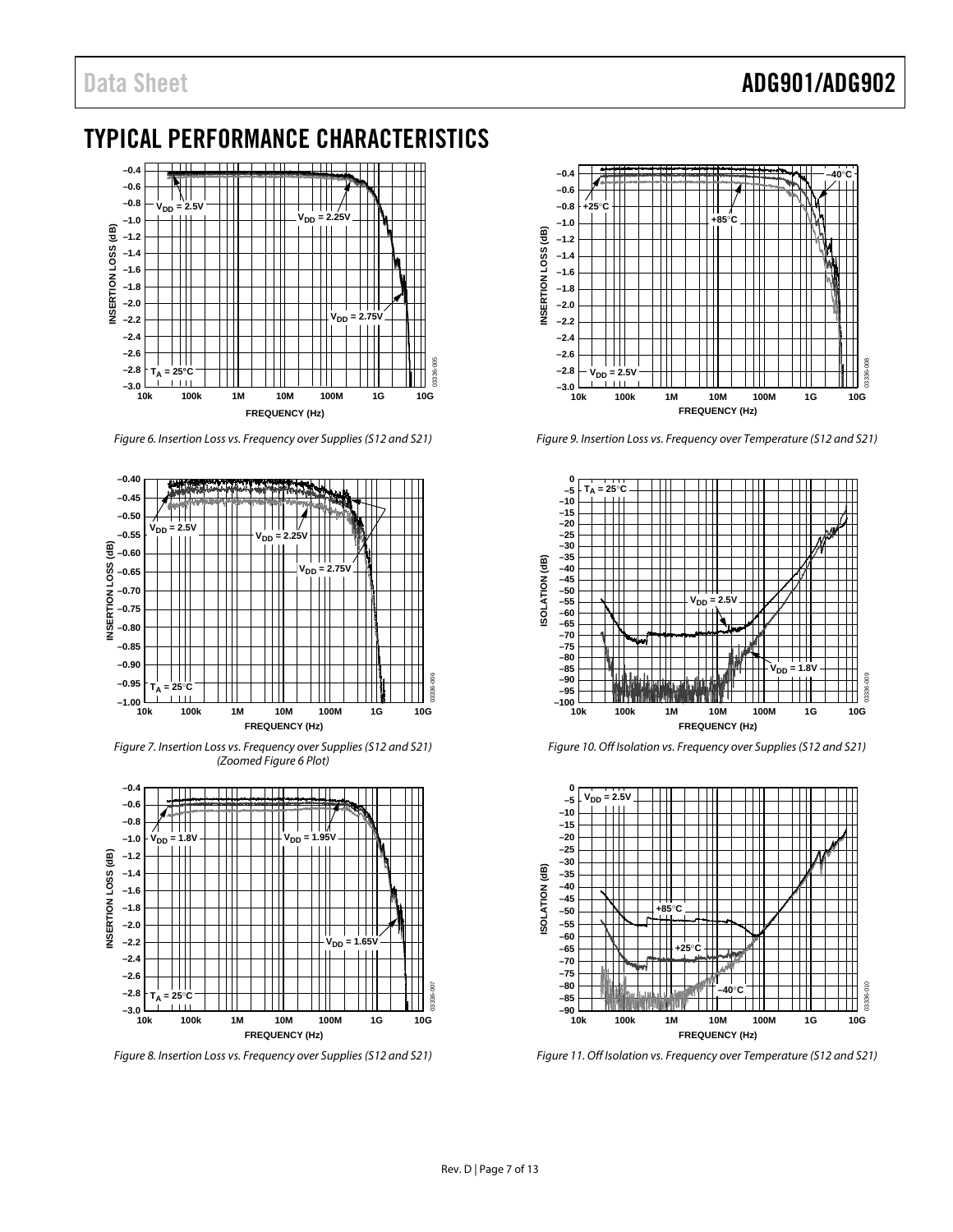# ADG901/ADG902 Data Sheet





Figure 13. Switch Timing



Figure 14. Video Feedthrough





Figure 16. P−1dB vs. Frequency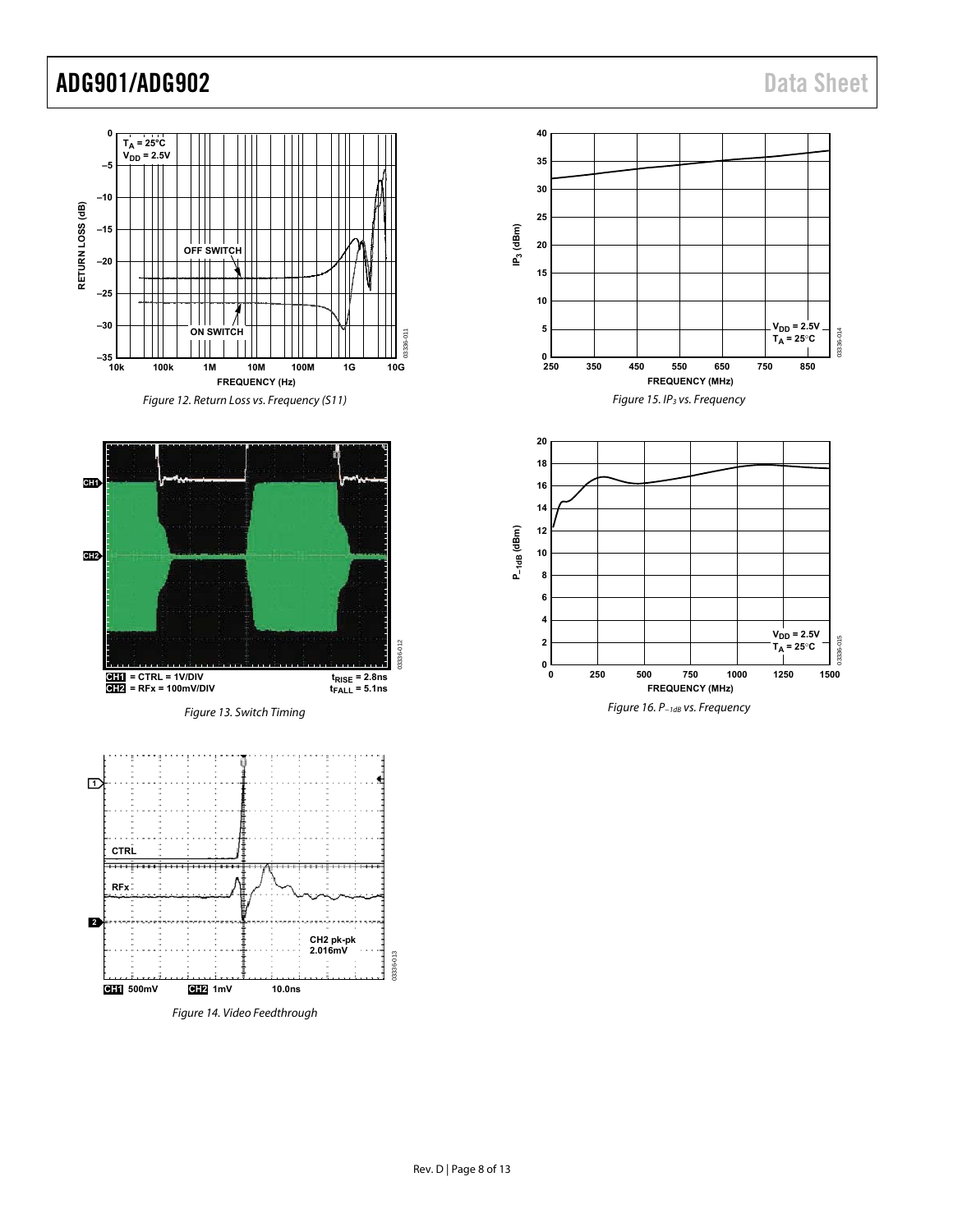## <span id="page-8-0"></span>**TERMINOLOGY**

 $V_{DD}$ 

Most positive power supply potential.

**IDD**

Positive supply current.

**GND** 

Ground (0 V) reference.

### **CTRL**

Logic control input.

 $V<sub>INI</sub>$ Maximum input voltage for Logic 0.

**VINH** Minimum input voltage for Logic 1.

 $I_{IN}L$  ( $I_{INH}$ ) Input current of the digital input.

**CIN** Digital input capacitance.

#### **tON**

Delay between applying the digital control input and the output switching on.

#### **tOFF**

Delay between applying the digital control input and the output switching off.

#### **tRISE**

Rise time. Time for the RF signal to rise from 10% to 90% of the on level.

# Data Sheet **ADG901/ADG902**

### **tFALL**

Fall time. Time for the RF signal to fall from 90% to 10% of the on level.

### **Off Isolation**

The attenuation between input and output ports of the switch when the switch control voltage is in the off condition.

#### **Insertion Loss**

The attenuation between input and output ports of the switch when the switch control voltage is in the on condition.

#### **P1dB**

1 dB compression point. The RF input power level at which the switch insertion loss increases by 1 dB over its low level value. It is a measure of how much power the on switch can handle before the insertion loss increases by 1 dB.

### **IP3**

Third-order intermodulation intercept. This is a measure of the power in false tones that occur when closely spaced tones are passed through a switch, whereby the nonlinearity of the switch causes these false tones to be generated.

#### **Return Loss**

The amount of reflected power relative to the incident power at a port. Large return loss indicates good matching. By measuring return loss the voltage standing wave ratio VSWR can be calculated from conversion charts. The VSWR indicates the degree of matching present at a switch RF port.

### **Video Feedthrough**

The spurious signals present at the RF ports of the switch when the control voltage is switched from high to low or low to high without an RF signal present.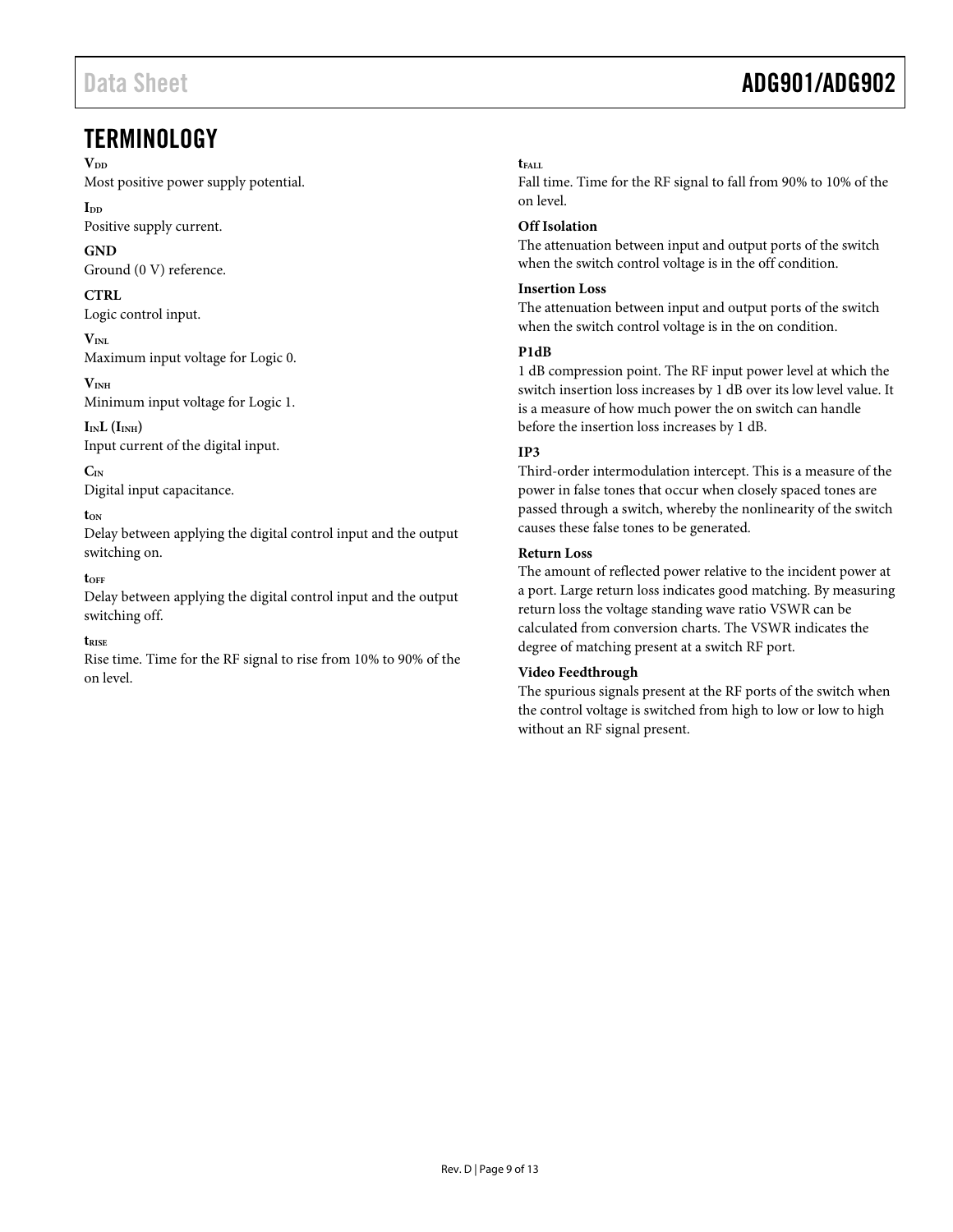# <span id="page-9-0"></span>TEST CIRCUITS

Similar setups fo[r ADG902.](http://www.analog.com/ADG902?doc=ADG901_902.pdf)



*Figure 17. Switching Timing: ton, torf* 



**Figure 18. Switch Timing: tRISE, tFALL** 







*Figure 20. Insertion Loss*



*Figure 21. Video Feedthrough*







*Figure 23. P1dB*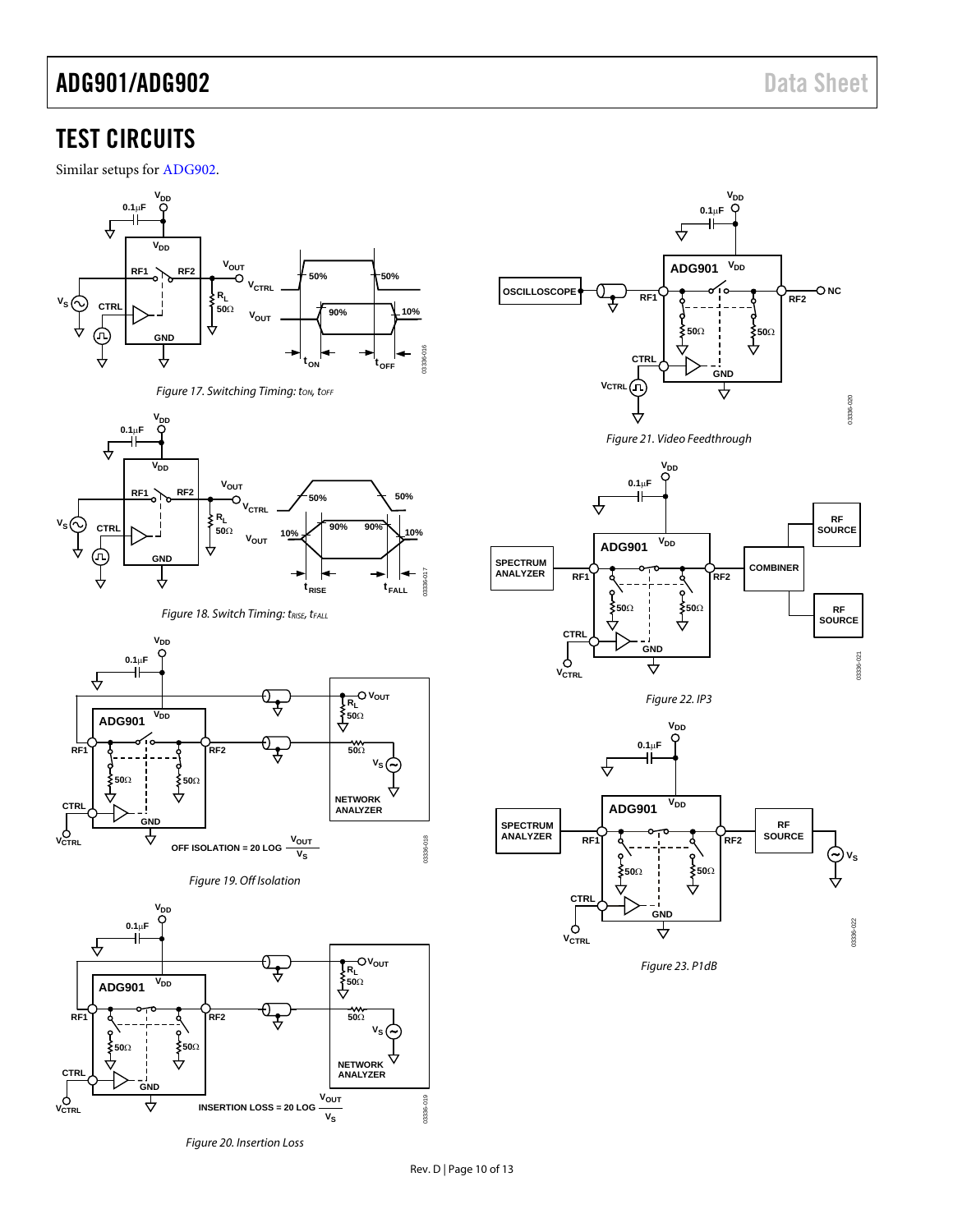# <span id="page-10-0"></span>APPLICATIONS INFORMATION

The [ADG901/](http://www.analog.com/ADG901?doc=ADG901_902.pdf)[ADG902](http://www.analog.com/ADG902?doc=ADG901_902.pdf) are ideal solutions for low power, high frequency applications. The low insertion loss, high isolation between ports, low distortion, and low current consumption of these parts make them excellent solutions for many high frequency switching applications.

Applications include switching between high frequency filters, ASK generators, and FSK generators.

### <span id="page-10-1"></span>**ABSORPTIVE vs. REFLECTIVE SWITCHES**

The [ADG901](http://www.analog.com/ADG901?doc=ADG901_902.pdf) is an absorptive (matched) switch with 50  $\Omega$ terminated shunt legs and th[e ADG902](http://www.analog.com/ADG902?doc=ADG901_902.pdf) is a reflective switch with 0  $\Omega$  terminated shunts to ground. The [ADG901](http://www.analog.com/ADG901?doc=ADG901_902.pdf) absorptive switch has a good VSWR on each port, regardless of the switch mode. Use an absorptive switch when there is a need for a good VSWR that is looking into the port but not passing the through signal to the common port. Th[e ADG901](http://www.analog.com/ADG901?doc=ADG901_902.pdf) is therefore ideal for applications that require minimum reflections back to the RF source. It also ensures that the maximum power is transferred to the load.

The [ADG902](http://www.analog.com/ADG902?doc=ADG901_902.pdf) reflective switch is suitable for applications where high off port VSWR does not matter and the switch has some other desired performance feature. It can be used in many applications, including high speed filter selection. In most cases, an absorptive switch can be used instead of a reflective switch, but not vice versa.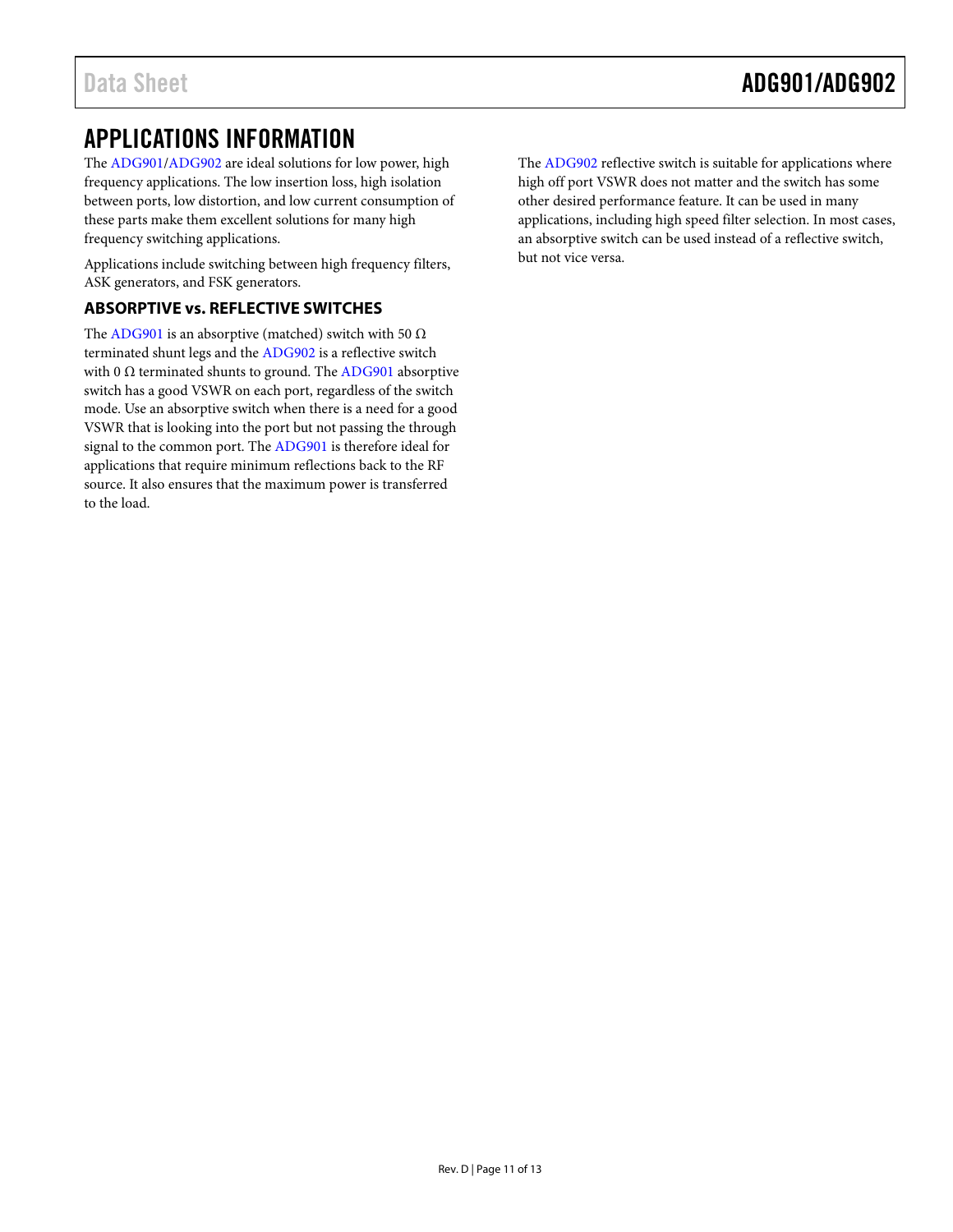# ADG901/ADG902 Data Sheet

# <span id="page-11-0"></span>[ADG901](http://www.analog.com/ADG901?doc=ADG901_902.pdf)[/ADG902](http://www.analog.com/ADG902?doc=ADG901_902.pdf) EVALUATION BOARD

The [ADG901/](http://www.analog.com/ADG901?doc=ADG901_902.pdf)[ADG902 e](http://www.analog.com/ADG902?doc=ADG901_902.pdf)valuation board allows designers to evaluate the high performance wideband switches with a minimum of effort. To prove that these devices meet user requirements, the user requires only a power supply and a network analyzer along with the evaluation board. An application note is available with the evaluation board and provides complete information on operating the evaluation board.

The RF1 port (se[e Figure 24\)](#page-11-1) is connected through a 50  $\Omega$ transmission line to the top left SMA Connector J1. RF2 is connected through a 50  $\Omega$  transmission line to the top SMA Connector J2. J3 is connected to GND. A through transmission line connects J4 and J5 and this transmission line is used to estimate the loss of the PCB over the environmental conditions being evaluated.

The board is constructed of a 4-layer, FR4 material with a dielectric constant of 4.3 and an overall thickness of 0.062 inches. Two ground layers with grounded planes provide ground for the RF transmission lines. The transmission lines were designed using a coplanar waveguide with ground plane model using a trace width of 0.052 inches, clearance to ground plane of 0.030 inches, dielectric thickness of 0.029 inches, and a metal thickness of 0.014 inches.



<span id="page-11-1"></span>Figure 24[. ADG901](http://www.analog.com/ADG901?doc=ADG901_902.pdf)[/ADG902 E](http://www.analog.com/ADG902?doc=ADG901_902.pdf)valuation Board Top View